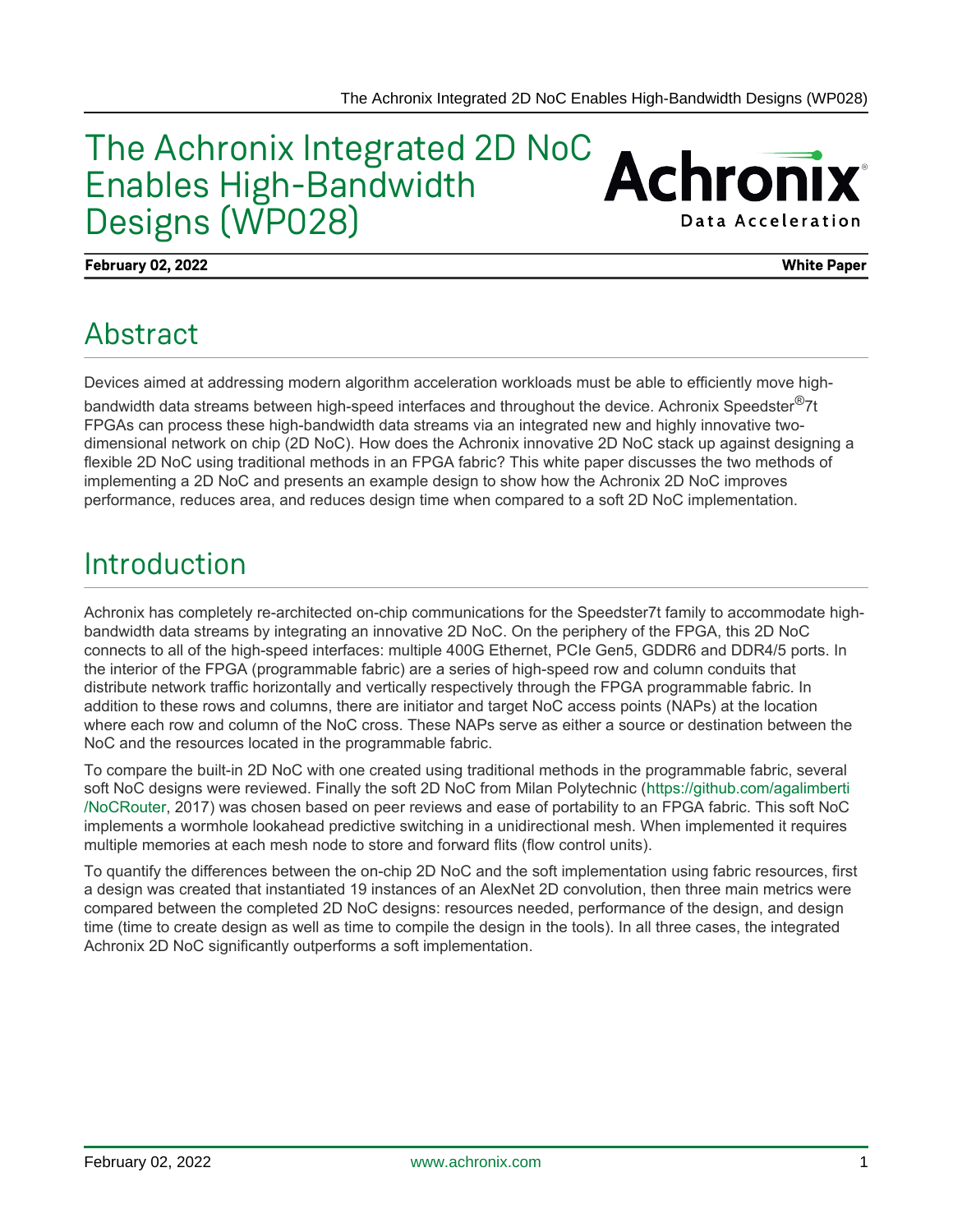## 2D NoC Reduces Resources Used

To compare the two different 2D NoC designs, both 2D NoCs were combined with an existing 2D convolution (conv2d) design. The conv2d design performs AlexNet 2D convolution on an input image. This conv2d design requires either one or two AXI-4 connections: one to read from the memory and one to write to the memory, or a shared AXI-4 performing both read and write. In order to achieve the best integration with the soft NoC, a single shared AXI-4 interface was chosen, with an instance of the conv2d module located at each mesh node. The soft NoC is then enabling data ingress and egress from the GDDR6 memory interface — in the soft NoC the memory interface is connected to the 20<sup>th</sup> mesh node; in the built-in NoC, this connection is already present. Within the overall design, node-to-node communication exists from the GDDR6 to each of the conv2d nodes, but the conv2d nodes do not communicate between each other.

### Design Details with Achronix 2D NoC

The design has 19 instances of the conv2d module, each accessing GDDR6 memory. The 20<sup>th</sup> instance is free because the GDDR6 interface is connected directly to the integrated 2D NoC. Thirty-eight of the eighty available NoC access points (NAPs) are used to connect to conv2d instances. Each conv2d instance uses 64 machine learning processors (MLPs), which covers two NAPs vertically. Because of this arrangement versus the built-in 2D NoC, a dual AXI-4 approach was taken for connecting the conv2d module. The table below lists the resources used in this design.

#### **Table 1:** *Resources Used with the Achronix 2D NoC*

| LUTS  | <b>BRAMs</b> | <b>MLP</b> |
|-------|--------------|------------|
| 10812 | 1178         | 1140       |

The use of the integrated Achronix 2D NoC produces an elegant, repeatable structure to the design placement, and consumes less than half of the resources in the device. Below is a floor plan of the resources used in the AC7t1500 device.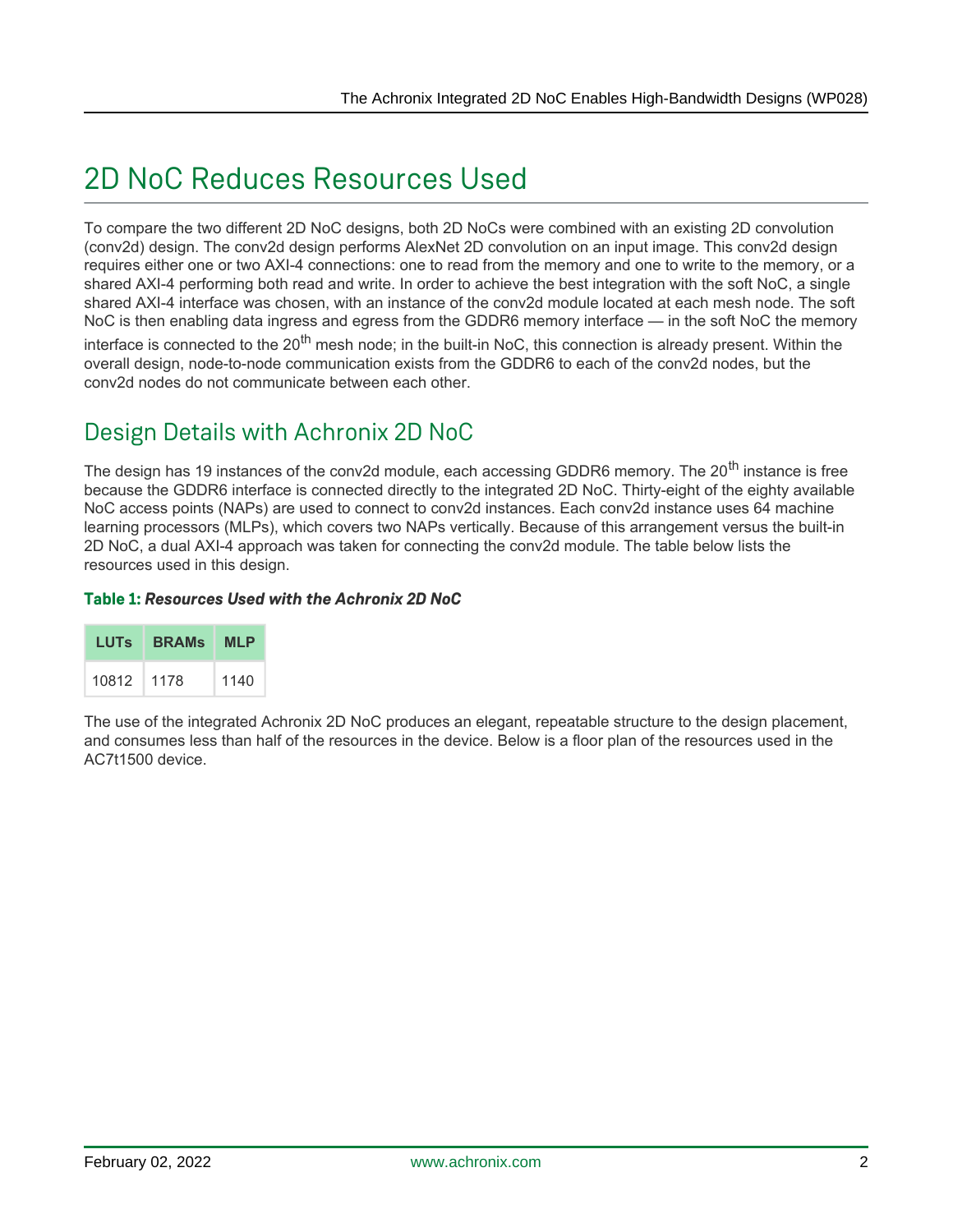

**Figure 1:** *Placement of Instances using the Achronix 2D NoC in an AC7t1500*

### Design Details with Soft 2D NoC

The design is configured as a  $5 \times 4$  mesh, with 19 instances of the conv2d module, each connected to a soft NoC node. The 20<sup>th</sup> mesh node is reserved for the GDDR6 interface. As a result, more logic is needed to manage the soft 2D NoC structure. This implementation also requires memory at each node in order to store and forward flits to the next node. The result is significantly higher usage of resources, as well as irregular placement across the device. The table below lists the resources used; the figure following shows the floorplan of the resources used in the AC7t1500.

#### **Table 2:** *Resources Used with a Soft 2D NoC*

| LUTS. | <b>BRAMs</b> | <b>MLP</b> |
|-------|--------------|------------|
| 80365 | 1724         | 1140       |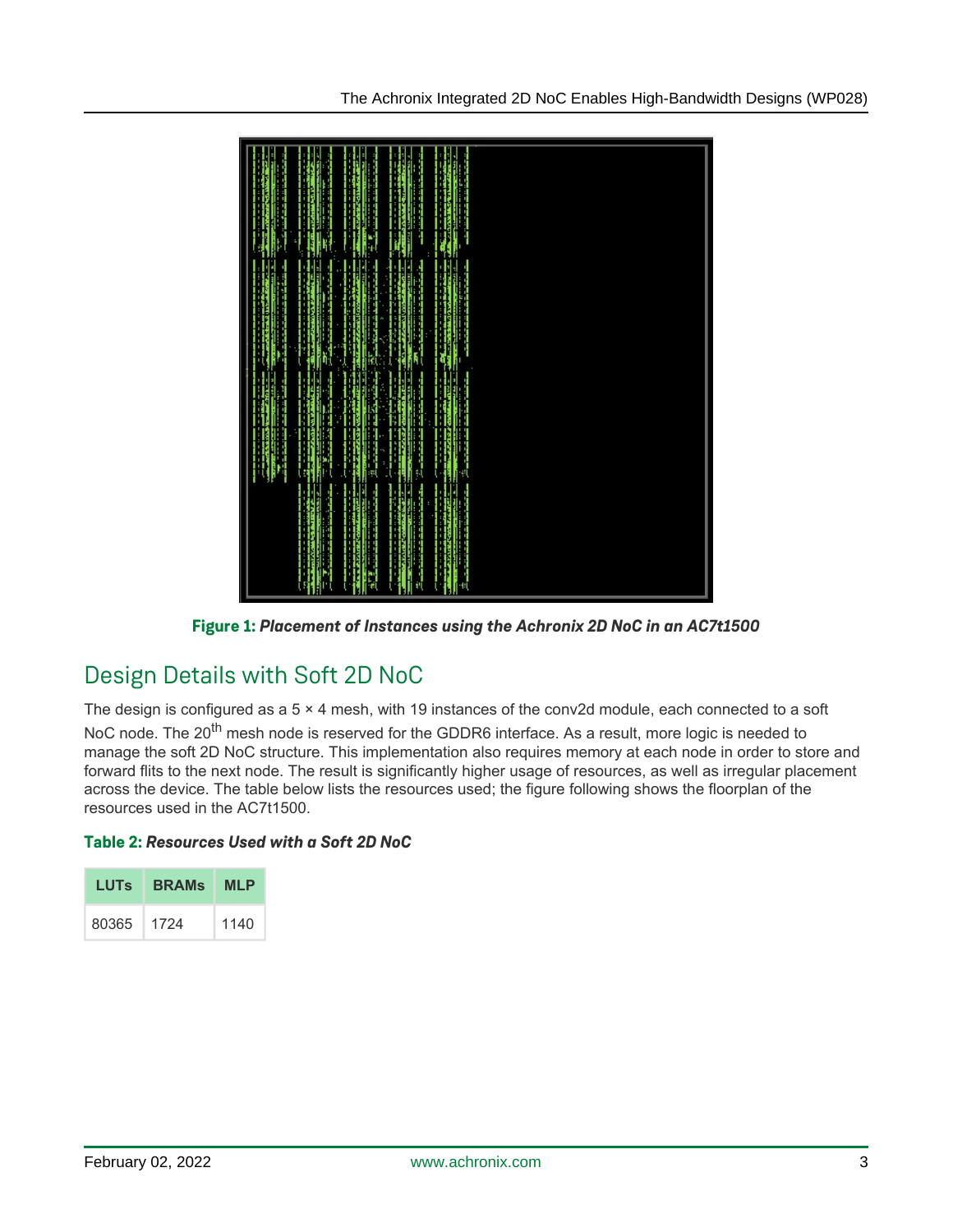

**Figure 2:** *Placement of Instances using Soft 2D NoC*

# 2D NoC Improves Performance

As stated before, by using the Achronix 2D NoC, the conv2d design produces a regular placement of resources, resulting in regular routing. The reduced logic reduces congestion as there is less logic to route. This solution achieves a maximum frequency of 565 MHz, with the critical path contained within the conv2d instance logic. As more conv2d nodes are added to the design, the maximum frequency does not reduce.

The figure below shows the routing produced when using the Achronix 2D NoC.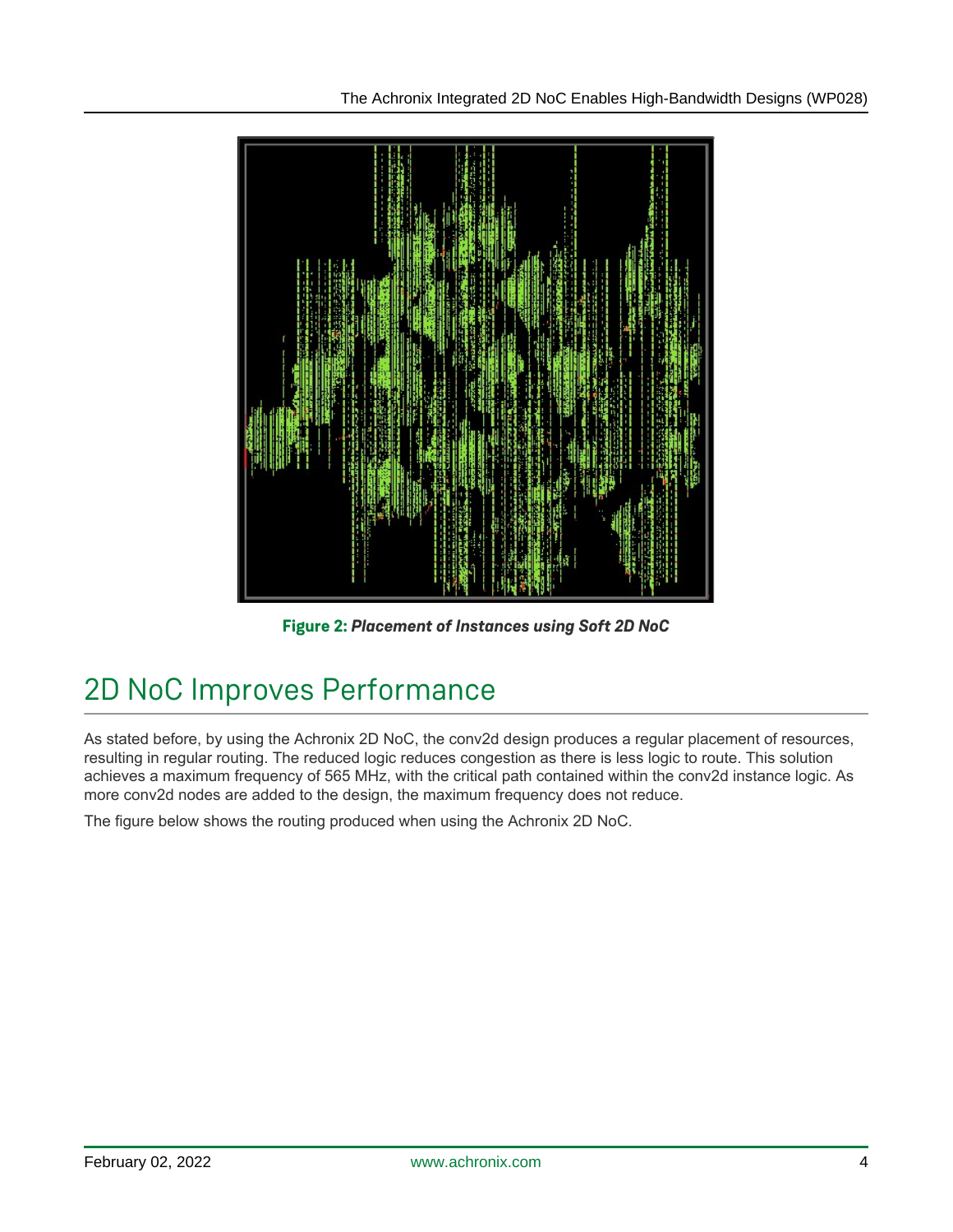

**Figure 3:** *Routing of the cnv2d Design Using the Achronix 2D NoC*

Using the soft 2D NoC solution results in complex and irregular routing. Timing is also compromised as deep LUT logic is needed to select the appropriate paths in the soft 2D NoC.

Additionally, performance reduces as the mesh size increases. With a 2 × 3 mesh the design can achieve 94 MHz, while a 5  $\times$  4 mesh can only achieve 82 MHz. The critical path is contained within the soft NoC mesh rather than in the conv2d logic. Timing on the soft 2D NoC could be improved further if more time were spent on optimizing the design for performance.

The figure below displays the routing produced while using the soft 2D NoC design.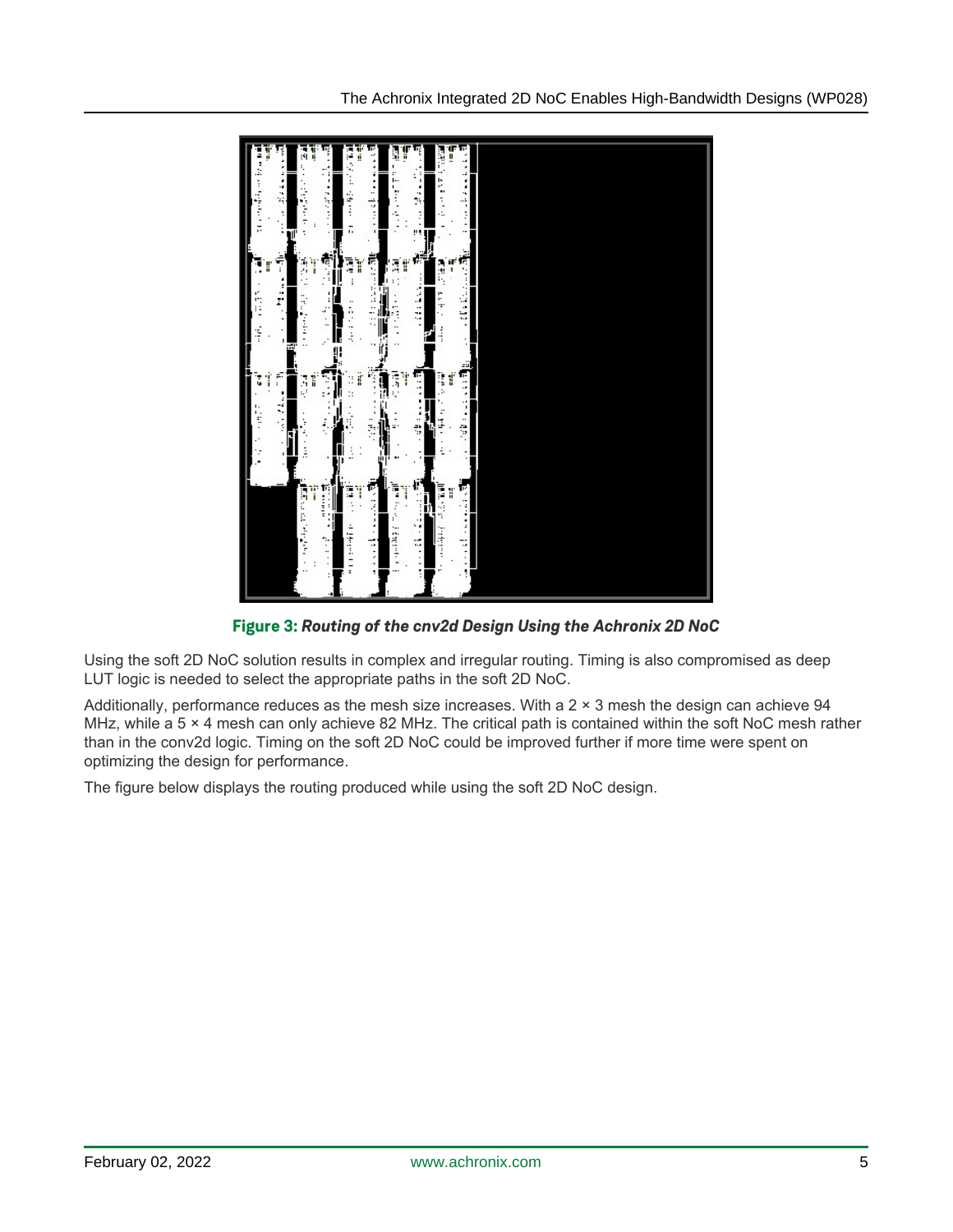

**Figure 4:** *Routing of cnv2d Design Using the Soft 2D NoC*

### 2D NoC Improves Bandwidth

The Achronix 2D NoC operates at 2 GHz using a 256-bit bi-directional bus. Each conv2d instance connects to two NAPs, enabling a maximum bandwidth to/from the GDDR6 interface of 512 Gbps on one node. The block diagram below shows a close-up of the 2D NoC and one NAP connected to the local conv2d instance.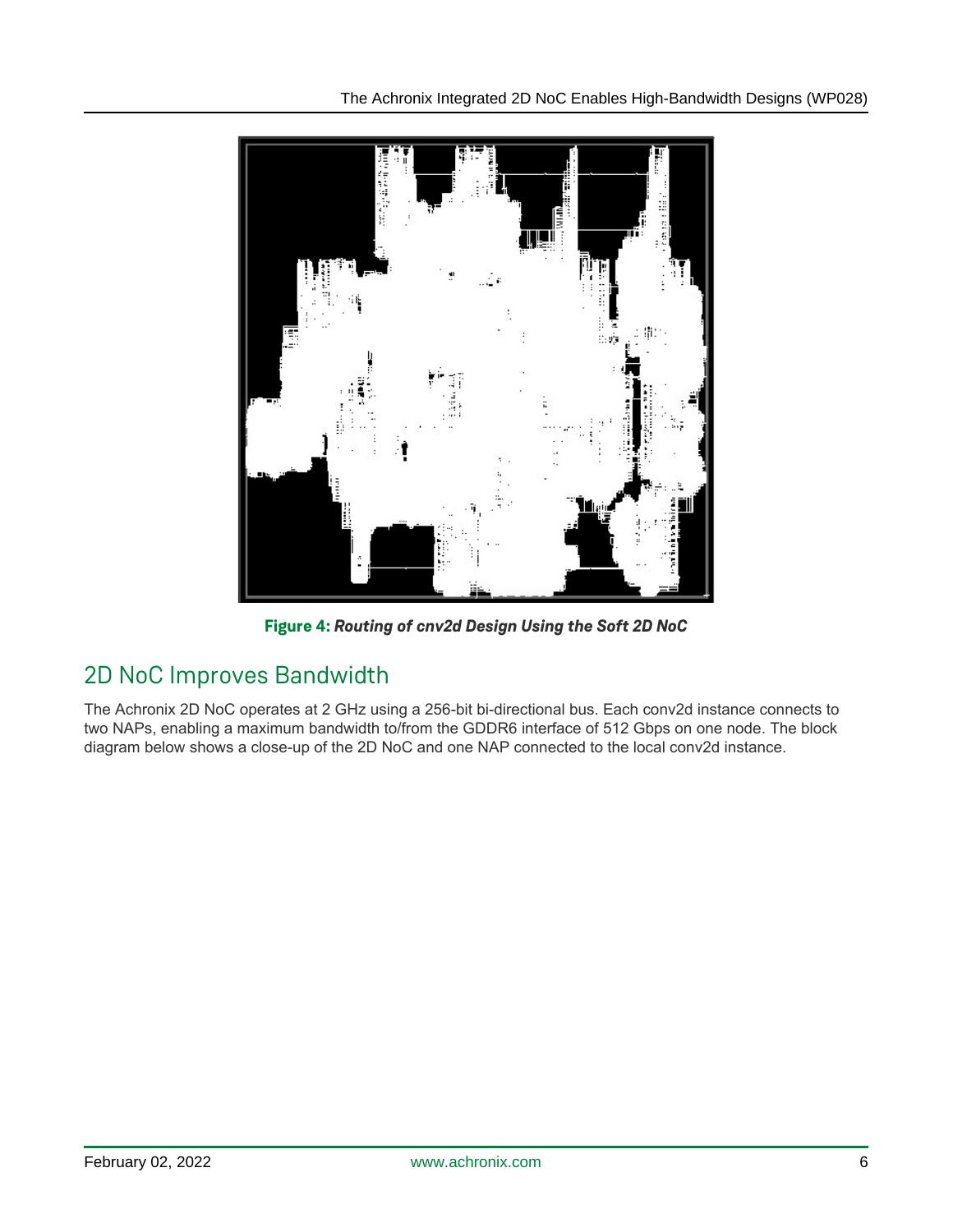

**Figure 5:** *Achronix 2D NoC and NAP*

The soft 2D NoC uses a five-way crossbar switch. One port communicates with the local conv2d instance, while the other ports communicate with the next node in the mesh. This solution can achieve 82 MHz from node to node, producing a maximum bandwidth to/from the GDDR6 interface of 21 Gbps on one node. The block diagram below shows one crossbar switch in the soft 2D NoC mesh.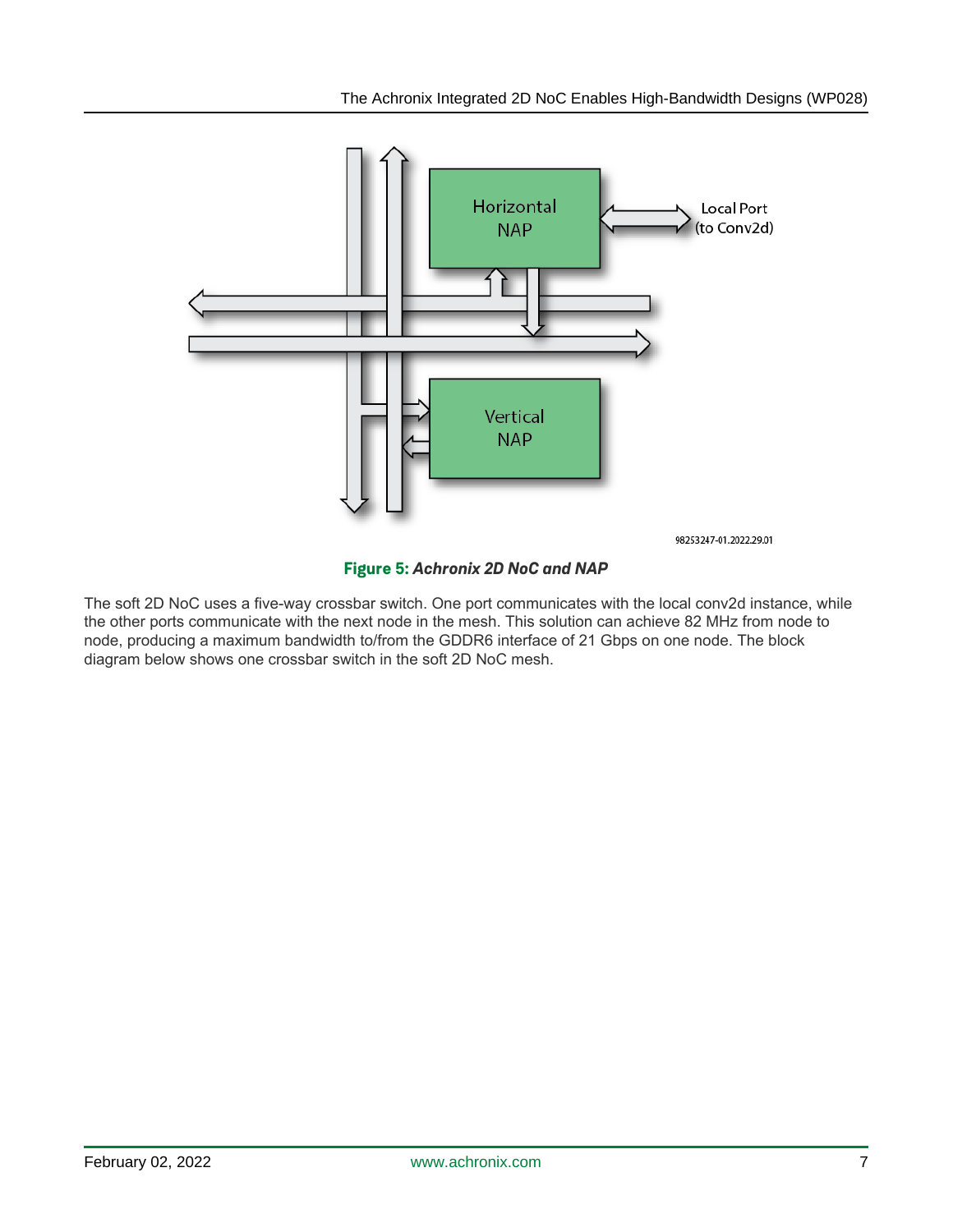

**Figure 6:** *Soft 2D NoC Crossbar Switch*

## 2D NoC Reduces Design Time and Tool Run Time

The Achronix 2D NoC leverages the AXI-4 standard to communicate with the NAPs, which is an interface standard many FPGA designers are familiar with already. Additionally, the 2D NoC includes built-in features such as clock-domain crossing logic, transaction flow control, and decoding of addresses, that no longer need to be included in the user logic. The full-featured implementation of the Achronix 2D NoC eliminates a large amount of design work for the user, allowing designers to concentrate on the accelerator connecting to the 2D NoC.

Along with reduced design time, a design which utilizes the Achronix 2D NoC uses fewer resources than one which uses a soft 2D NoC. The result is less logic to place and route and results in faster run time through the tools. For example, the design using the Achronix 2D NoC takes less than half the time to place and route versus the implementation using the soft 2D NoC.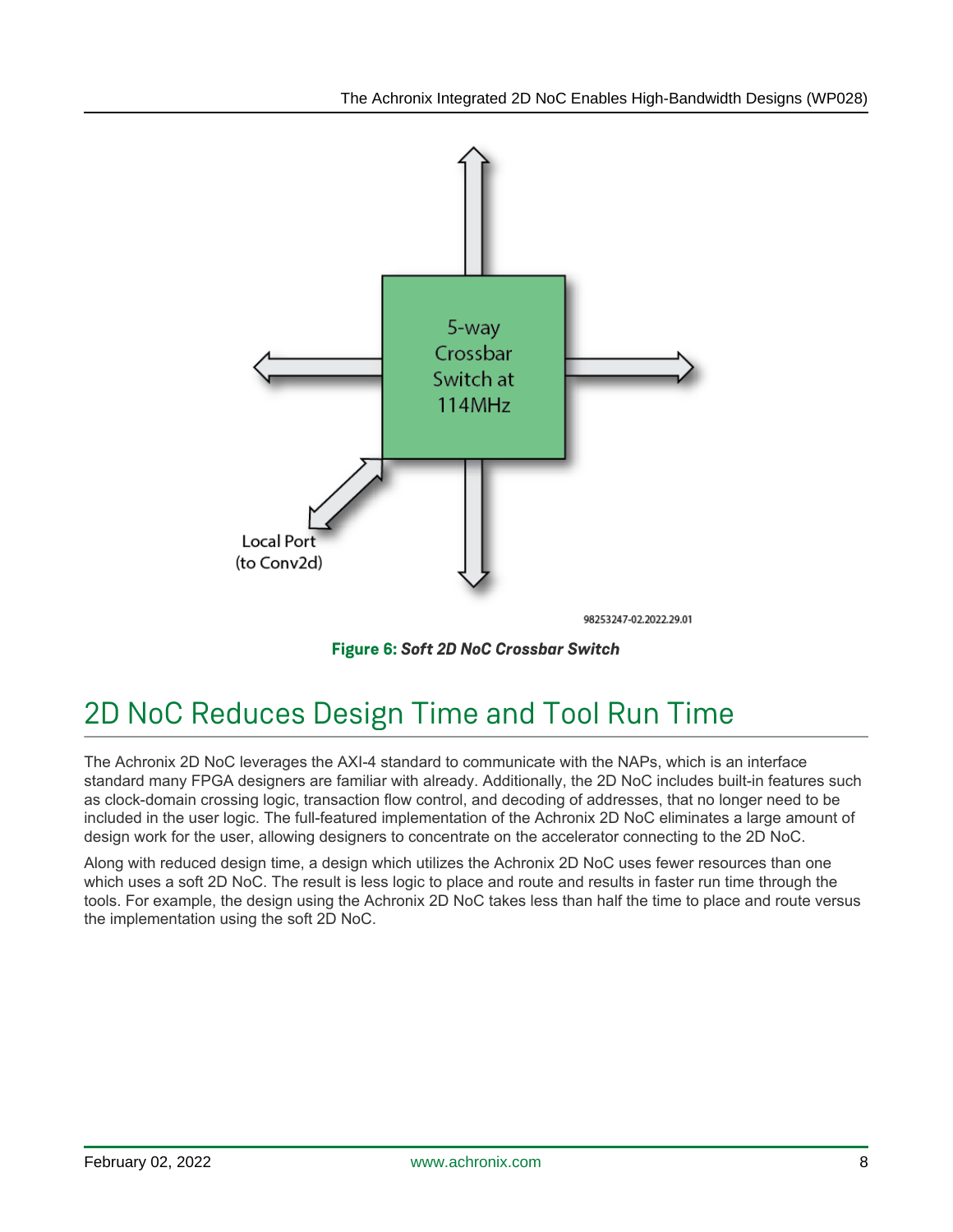## **Conclusions**

The integrated Speedster7t 2D NoC enables a fundamental shift in the FPGA design process. Achronix is the first FPGA company to integrate a 2D NoC which connects all of the system interfaces and the FPGA fabric. This new architecture makes Achronix FPGAs uniquely suitable for high-bandwidth applications while significantly improving designer productivity. Because the 2D NoC manages all of the networking functions between data accelerators designed into the FPGA fabric and the high-speed data interfaces, designers need only design their data accelerators and connect them to a NAP primitive. When compared to using a soft 2D NoC, designers can benefit from:

- Reduced logic utilization and increased overall FPGA performance
- Increased bandwidth
- Reduction in memory requirements
- Faster design time and less tool run time

#### **Table 3:** *Summary Comparison of Speedster7t 2D NoC versus Soft 2D NoC*

| <b>Metric</b>    | Soft 2D NoC                                                                              | <b>Speedster7t 2D NoC</b> | <b>Improvement</b> |  |
|------------------|------------------------------------------------------------------------------------------|---------------------------|--------------------|--|
| <b>Frequency</b> | 82 MHz                                                                                   | 565 MHz                   | $7\times$          |  |
| <b>Bandwidth</b> | 21 Gbps                                                                                  | 512 Gbps                  | $24\times$         |  |
| <b>LUTs</b>      | 80365                                                                                    | 10812                     | $7\times$          |  |
| <b>BRAMs</b>     | 1724                                                                                     | 1178                      | $1.5\times$        |  |
| <b>MLPs</b>      | 1140                                                                                     | 1140                      | 1x                 |  |
| <b>Run Time</b>  | 120 minutes                                                                              | 50 minutes                | 2.4                |  |
|                  | <b>Note</b><br>$_{\textstyle\odot}$<br>Results using Synplify Pro 2021.03X and ACE 8.6.1 |                           |                    |  |